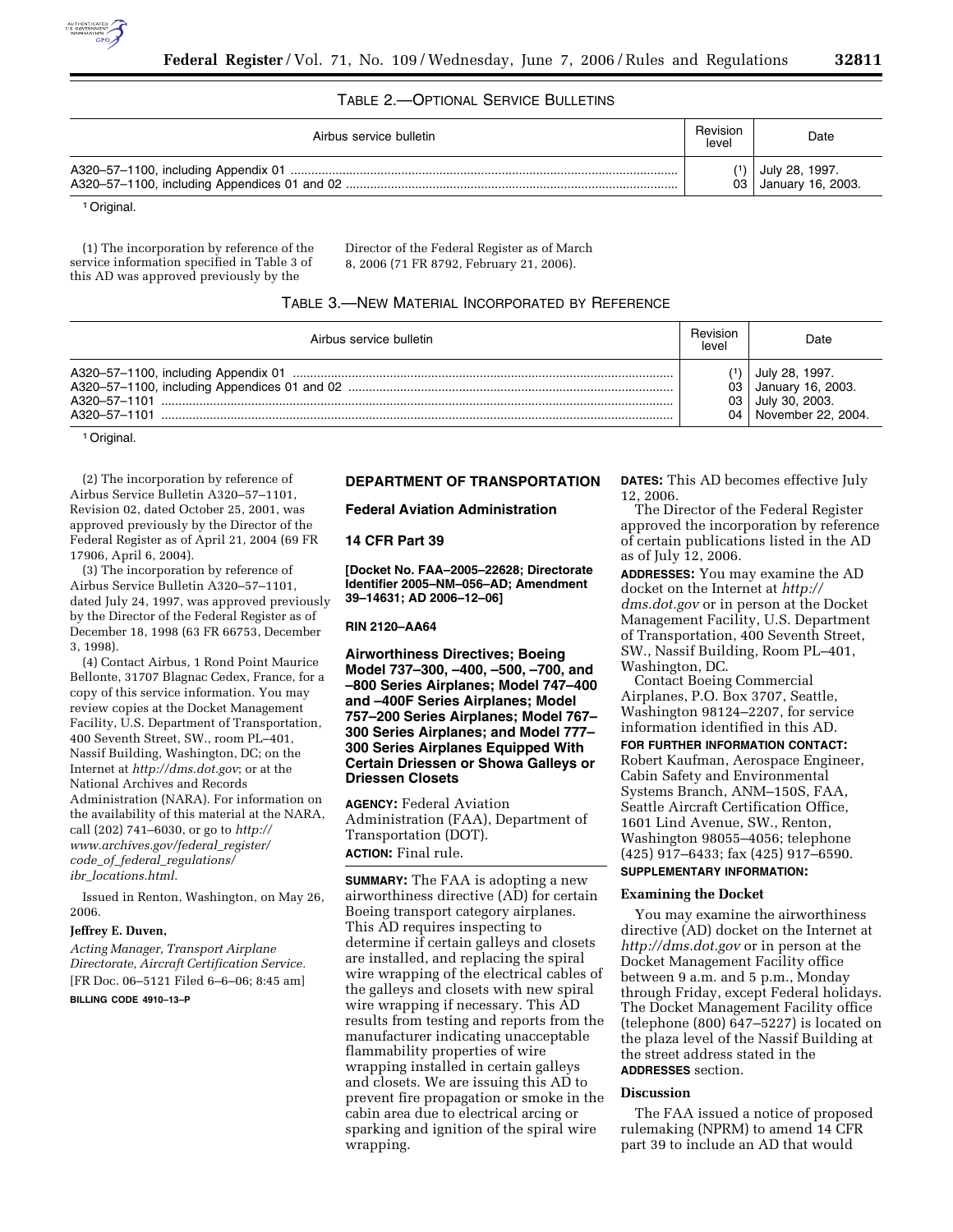apply to certain Boeing transport category airplanes. That NPRM was published in the **Federal Register** on October 7, 2005 (70 FR 58628). That NPRM proposed to require inspecting to determine if certain galleys and closets are installed, and replacing the spiral wire wrapping of the electrical cables of the galleys and closets with new spiral wire wrapping if necessary.

#### **Comments**

We provided the public the opportunity to participate in the development of this AD. We have considered the comments received.

### **Support for the NPRM**

Four commenters, Northwest Airlines, Boeing, AirTran, and the Air Transport Association agree with the intent and contents of the NPRM.

#### **Requests To Clarify the Applicability**

Several commenters state that there are various problems interpreting the applicability of the NPRM. One commenter, Air Nippon, states that the effectivity in Boeing Special Attention Service Bulletin 737–25–1438, Revision 1, dated November 11, 2004, includes certain airplanes that are equipped with Showa galleys. However, the commenter further states that the galleys installed for these airplanes are not those referenced in Showa Aircraft Industry Service Bulletin 25–30–111, dated December 11, 2000, specifically part numbers 60216–1, 60217–1, and 60218– 1. The commenter further points out that it has airplanes that have Showa galleys installed, but that those airplanes are not referenced in the Boeing service bulletin. The commenter states that it cannot proceed with the proposed actions because there is no Showa service bulletin issued for the Air Nippon airplanes. Air Nippon requests that we coordinate between both service bulletins to verify that there is consistency between the affected airplanes and the galleys installed on those airplanes. Air Nippon further states that a well-coordinated position is needed in order for it to comply with the AD.

Another commenter, Delta Airlines, states that it understands it must take action on all of its Boeing Model 767– 300 airplanes (not just those listed in the Model 767's service bulletin). However, Delta states that with respect to the other service bulletins referenced in the NPRM (e.g., regarding Models 737–300, 737–800, and 757 airplanes), there are no Delta airplanes listed. The commenter states that it could be interpreted to mean that we do not need to review those other fleet types.

Yet another commenter, Alaska Airlines, points out that, although Driessen Aircraft Interior Systems Service Bulletin 25–442, Revision E, dated April 29, 2004, specifies the effectivity as ''All galleys manufactured before May 2000,'' the NPRM does not mention any difference between galleys manufactured before or after May 2000. The commenter states that it is not clear whether the AD applies to "any" galley having the part number specified in the Driessen service bulletin, or only to galleys manufactured before May 2000 that have the part number specified.

We do not agree that revision of the applicability of this AD is necessary. This AD does not specify the applicability of airplanes as identified in the effectivity section of any service bulletin specified in the NPRM. Since the AD identifies the airplane models it applies to in paragraph (c)(1) through  $(c)(5)$  inclusive of this AD, it means all of those airplanes that are equipped with certain Driessen Aircraft Interior Systems or Showa Aircraft Industry galleys. Identifying the applicability in this way precludes the necessity of revising the Boeing or vendor service bulletins (Showa or Driessen) to ensure that all airplanes are inspected. The actions required by this AD are not limited to the airplanes specified in certain Boeing service bulletins or to certain galleys manufactured before May 2000. After a specific line number within the Boeing production system, unacceptable spiral wire wrapping was removed and replaced with acceptable spiral wire wrapping. However, galleys can be removed and replaced with galleys other than the galleys installed at delivery of the airplane. Consequently, it is not possible to correlate the corrective action to specific airplane line numbers. Additionally, paragraph (g) of the AD clearly states that, if no galley is installed having any P/N identified in the service information specified in paragraph (f) of the AD, no further action is required.

# **Requests To Revise the ''Costs of Compliance'' Section of the NPRM**

Two commenters, AirTran Airways and Northwest Airlines, note that certain costs specified in the Boeing service bulletins are not included in the NPRM. AirTran Airways specifies that labor costs for removal and replacement of the galley should be considered in the estimated cost of compliance. Northwest Airlines notes that one service bulletin's estimated work hours is 116 labor hours more than the NPRM's estimated work hours. Additionally, Northwest Airlines states that the estimate of two hours per galley seems to be low, and suggests that

a better estimate to accomplish the work would be four hours per galley.

We do not agree that the ''Costs of Compliance'' section should be revised. The cost impact figures discussed in AD rulemaking actions represent only the time necessary to perform the specific actions actually required by the AD. We recognize that, in doing the actions required by an AD, operators may incur incidental costs in addition to the direct costs. The cost analysis in AD rulemaking actions, however, typically does not include incidental costs such as the time required to gain access and close up, time necessary for planning, or time necessitated by other administrative actions. Those incidental costs, which may vary significantly among operators, are almost impossible to calculate. Also, Northwest Airlines did not provide any justification as to why we should revise the number of hours estimated to remove and replace the spiral wrap from two to four. Therefore, we have determined that the estimate of two work hours based on the service bulletin is adequate. No change is necessary to the AD in this regard.

# **Request To Establish a Threshold for the Amount of Spiral Wrap Installed**

One commenter, American Airlines, states that its fleet has less than 30 square inches of spiral wrap per airplane. Because of the small amount of material on these airplanes, American Airlines suggests that a maximum amount of material installed, such as 144 square inches, be set as the threshold for any required action. The commenter requests that no action be required for any airplanes with less spiral wrap installed than the threshold.

We do not agree with the commenter. The commenter provides no technical justification to support its suggestion that less than 144 square inches of material mitigates the unsafe condition. The amount of material the commenter suggests as an acceptable limit could potentially measure 16 linear feet, and that amount of material still has the ability to propagate a fire within the hidden area of the airplane. Therefore, we have determined that it is unnecessary to revise the AD in this regard. Under the provisions of paragraph (j)(1) of the final rule, we may approve requests for an alternative method of compliance if data are submitted to substantiate that such an adjustment would provide an acceptable level of safety.

# **Request To Reference New Service Bulletin**

One commenter, Northwest Airlines, states that the effectivity for certain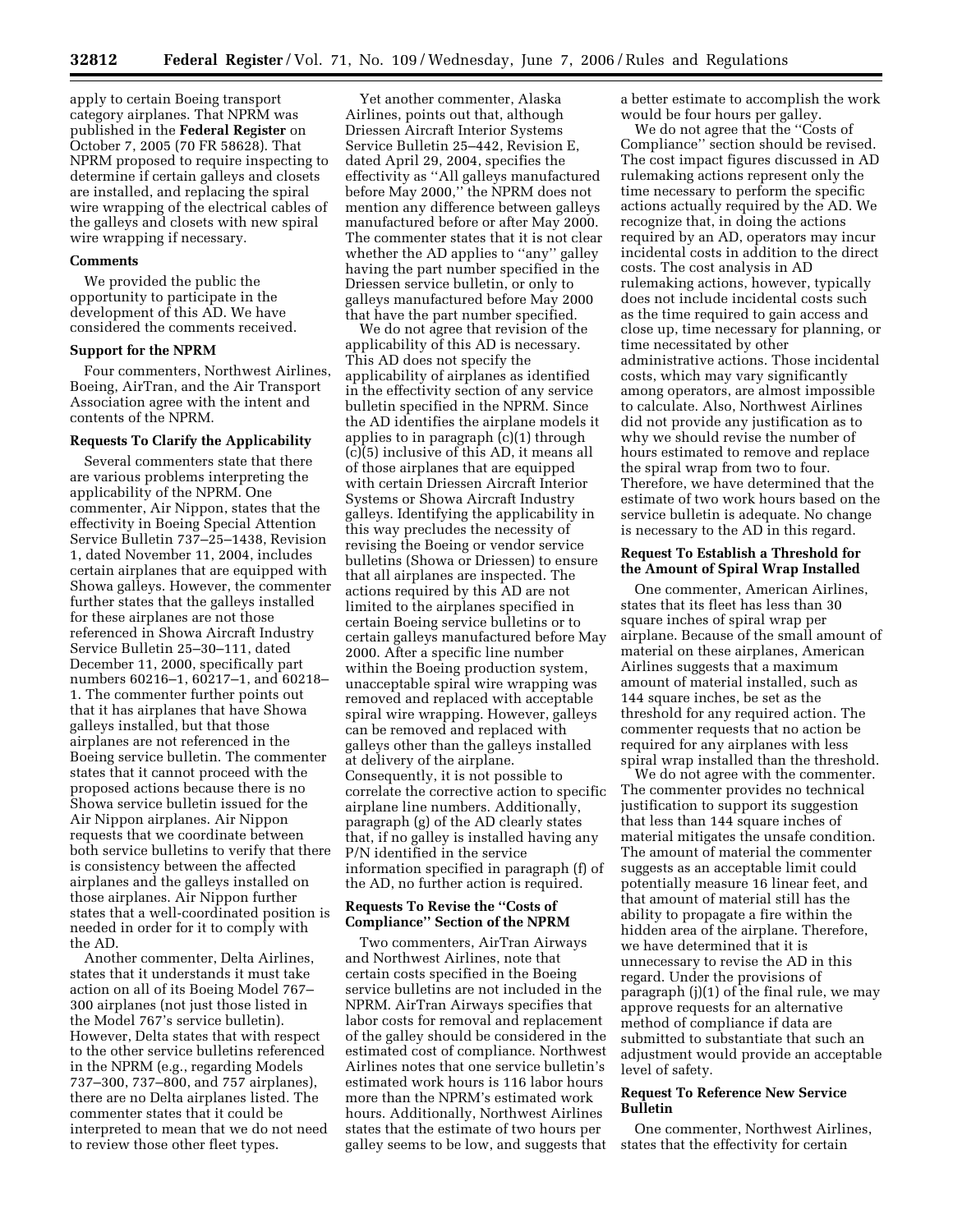airplanes specified in the Driessen Aircraft Interior Systems service bulletin is in error. The commenter also explains that the company is aware of the error in the service bulletin and is in the process of correcting the associated descriptions for each galley part number. The commenter requests that we reference the new corrected service bulletin in the AD.

We do not agree with the commenter. During discussions with Driessen Aircraft Interior Systems, we were advised that there are no plans for updating the descriptions for these galleys. However, we do not consider that revision of the Driessen service bulletin is necessary in this case in order for operators to comply with the AD. Since the part numbers defined with the service bulletin are correct, it is only the description of the galley that could be expanded. In consideration of the flammability of the existing spiral wrap, we have determined that it would be inappropriate to delay issuance of this AD until a new service bulletin has been developed and approved. However, once the service bulletin is approved and available, the commenter may request approval of an AMOC in accordance with paragraph (j)(1) of this AD. No change to the AD is necessary in this regard.

## **Request To Specify Affected Part Numbers in the NPRM**

One commenter, AirTran Airways, requests that we specify the affected part numbers in the NPRM. Although AirTran states that the NPRM does not affect any of its airplanes, it suggests that specifying part numbers could benefit operators.

In this case, we do not agree to specify the part numbers in the AD, since the affected part numbers are clearly specified in the referenced service information. Not only would it appear to be redundant to repeat the part numbers in the AD, but when there are large numbers of parts involved, it could increase the risk of error in repeating those part numbers in the AD.

## **Request To Clarify ''Maintenance Record Check of the Airplane''**

One commenter, Delta Airlines, requests that the FAA clarify or expand the statement ''maintenance record check of the airplane.'' Delta suggests that, rather than a search through maintenance records, a review of installation drawings, internal Engineering Authorizations, the Illustrated Parts Catalog, and other such documents would also provide a clear picture of which galleys/closets are installed.

We do not agree with the commenter that it is necessary to expand the definition of ''airplane maintenance records.'' The NPRM uses the phrase ''airplane maintenance records,'' because that is consistent with the wording of section 121.380 (''Maintenance Recording Requirements'') of the Federal Aviation Regulations (14 CFR 121.380). That regulation defines the maintenance recording requirements for certificate holders. The term, as specified in the NPRM, is not meant to imply that determination of the installed component used must be determined from the airplane-level document, but rather the explanation as specified in section 121.380 of the Federal Aviation Regulations (14 CFR 121.380). Examples of other such supporting documents include maintenance program documentation and maintenance task cards. Therefore, we find that it is unnecessary to revise the AD in this regard.

# **Clarification of Alternative Method of Compliance (AMOC) Paragraph**

We have revised this AD to clarify the appropriate procedure for notifying the principal inspector before using any approved AMOC on any airplane to which the AMOC applies.

# **Conclusion**

We have carefully reviewed the available data, including the comments received, and determined that air safety and the public interest require adopting the AD with the single clarification described previously. We have determined that this clarification will neither increase the economic burden on any operator nor increase the scope of the AD.

#### **Costs of Compliance**

There are about 5,177 airplanes of the affected design in the worldwide fleet. This AD will affect about 2,621 airplanes of U.S. registry. The inspection to determine part numbers of the galleys will take about 1 work hour per galley, at an average labor rate of \$65 per work hour. Some airplanes have only one galley and some have up to 11 galleys. With the exception of Boeing Model 777–300 airplanes, we estimate the cost of the inspection in this AD for U.S. operators to be between \$65 and \$715 per airplane.

If an operator is required to replace the spiral protective wrapping of the electrical cables of the galley, we estimate that cost will be as follows:

1. For Driessen galleys: About two work hours per galley, at an average labor rate of \$65 per work hour, and the cost for the new spiral protective wrapping to be about \$1,450, per galley. The estimated total cost will be about \$1,580, per galley.

2. For Showa galleys: About 20 work hours per galley, at an average labor rate of \$65 per work hour, and the cost of the new spiral protective wrapping to be about \$1,550, per galley. The estimated total cost will be about \$2,850, per galley.

Currently, there are no Boeing Model 777–300 airplanes with the subject galleys on the U.S. Register. However, if a Model 777–300 is imported and placed on the U.S. Register in the future, the required actions will take about 1 work hour per galley, at an average labor rate of \$65 per work hour.

### **Authority for This Rulemaking**

Title 49 of the United States Code specifies the FAA's authority to issue rules on aviation safety. Subtitle I, Section 106, describes the authority of the FAA Administrator. Subtitle VII, Aviation Programs, describes in more detail the scope of the Agency's authority.

We are issuing this rulemaking under the authority described in Subtitle VII, Part A, Subpart III, Section 44701, ''General requirements.'' Under that section, Congress charges the FAA with promoting safe flight of civil aircraft in air commerce by prescribing regulations for practices, methods, and procedures the Administrator finds necessary for safety in air commerce. This regulation is within the scope of that authority because it addresses an unsafe condition that is likely to exist or develop on products identified in this rulemaking action.

#### **Regulatory Findings**

We have determined that this AD will not have federalism implications under Executive Order 13132. This AD will not have a substantial direct effect on the States, on the relationship between the national government and the States, or on the distribution of power and responsibilities among the various levels of government.

For the reasons discussed above, I certify that this AD:

(1) Is not a ''significant regulatory action'' under Executive Order 12866;

(2) Is not a ''significant rule'' under DOT Regulatory Policies and Procedures (44 FR 11034, February 26, 1979); and

(3) Will not have a significant economic impact, positive or negative, on a substantial number of small entities under the criteria of the Regulatory Flexibility Act.

We prepared a regulatory evaluation of the estimated costs to comply with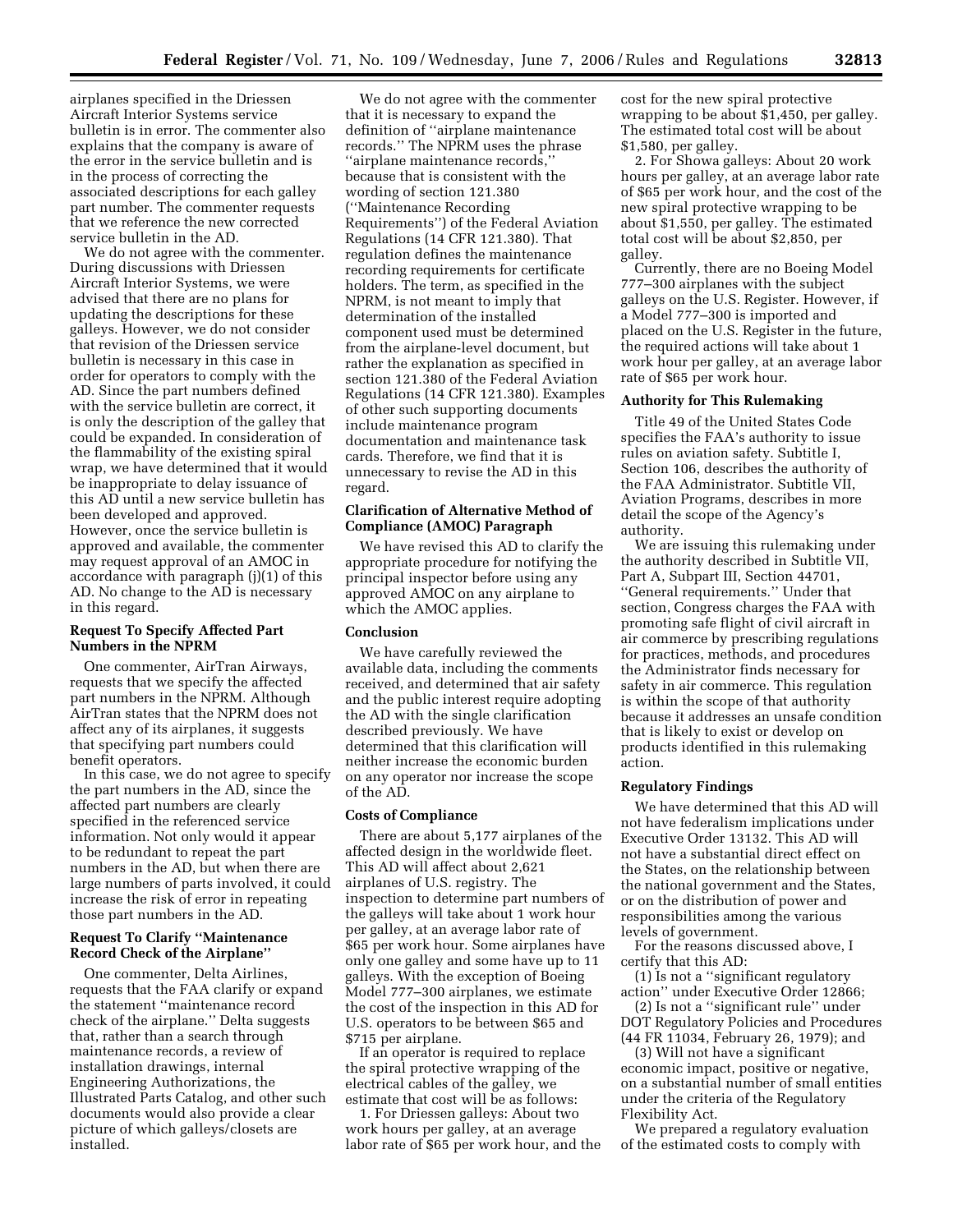this AD and placed it in the AD docket. See the **ADDRESSES** section for a location to examine the regulatory evaluation.

## **List of Subjects in 14 CFR Part 39**

Air transportation, Aircraft, Aviation safety, Incorporation by reference, Safety.

### **Adoption of the Amendment**

■ Accordingly, under the authority delegated to me by the Administrator, the FAA amends 14 CFR part 39 as follows:

# **PART 39—AIRWORTHINESS DIRECTIVES**

■ 1. The authority citation for part 39 continues to read as follows:

**Authority:** 49 U.S.C. 106(g), 40113, 44701.

## **§ 39.13 [Amended]**

■ 2. The Federal Aviation Administration (FAA) amends § 39.13 by adding the following new airworthiness directive (AD):

**2006–12–06 Boeing:** Amendment 39–14631. Docket No. FAA–2005–22628; Directorate Identifier 2005–NM–056–AD.

### **Effective Date**

(a) This AD becomes effective July 12, 2006.

#### **Affected ADs**

(b) None.

#### **Applicability**

(c) This AD applies to Boeing transport category airplanes equipped with certain Driessen Aircraft Interior Systems or Showa Aircraft Industries galleys, certificated in any category; as identified in paragraphs (c)(1) through (c)(5) inclusive of this AD.

(1) Model 737–300, –400, –500, –700, and –800 series airplanes;

(2) Model 747–400 and 747–400F series airplanes;

(3) Model 757–200 series airplanes;

(4) Model 767–300 series airplanes; and

(5) Model 777–300 series airplanes.

#### **Unsafe Condition**

(d) This AD results from testing and reports from the manufacturer indicating unacceptable flammability properties of wire

wrapping installed in certain galleys and closets. We are issuing this AD to prevent fire propagation or smoke in the cabin area due to electrical arcing or sparking and ignition of the spiral wire wrapping.

#### **Compliance**

(e) You are responsible for having the actions required by this AD performed within the compliance times specified, unless the actions have already been done.

**Note 1:** For clarification and for the purposes of this AD, the use of the term 'galley'' also includes the terms "buffet" and ''closet'' that are referenced in certain service information specified in this AD.

### **Determination of Part Installation**

(f) Within 72 months after the effective date of this AD, inspect the galleys to determine if any of the part numbers (P/Ns) installed are identified in the applicable service information specified in Table 1 of this AD. Instead of inspecting the galleys to determine if the P/Ns are installed, a review of airplane maintenance records is acceptable if the P/Ns can be positively determined from that review.

## TABLE 1.—SERVICE BULLETINS AND SPECIAL ATTENTION SERVICE BULLETINS

| Model and service information                                                                                     | <b>Revision level</b> | Date                   |
|-------------------------------------------------------------------------------------------------------------------|-----------------------|------------------------|
| (1) Boeing Special Attention Service Bulletin 737–25–1438, for Model 737–300, –400, and –500 series<br>airplanes. |                       | November 11, 2004.     |
| (2) Boeing Service Bulletin 737-25-1439, for Model 737-700 and -800 series airplanes                              |                       | 3   November 11, 2004. |
| (3) Boeing Special Attention Service Bulletin 747-25-3264, for Model 747-400 series airplanes                     |                       | November 11, 2004.     |
|                                                                                                                   |                       | April 4, 2002.         |
|                                                                                                                   |                       | 2   November 11, 2004. |
| (6) Boeing Special Attention Service Bulletin 767-25-0297, for Model 767-300 series airplanes                     |                       | November 11, 2004.     |
| (7) Boeing Special Attention Service Bulletin 1 November 777-25-0180 for Model 777-300 series air-                |                       | November 11, 2004.     |
| planes.                                                                                                           |                       |                        |

**Note 2:** The service bulletins and special attention service bulletins specified in Table 1 of this AD reference Driessen Aircraft Interior Systems Service Bulletin 25–442, Revision E, dated April 29, 2004; and Showa Aircraft Industry Service Bulletin 25–30–111, dated December 11, 2000; as applicable; as additional sources of service information.

## **If Certain Galleys Are Not Installed**

(g) If no galley is installed having any P/ N identified in the service information

specified in paragraph (f) of this AD, no further action is required by this AD.

### **If Certain Galleys Are Installed**

(h) If any galley is installed having any P/ N identified in the service information specified in paragraph (f) of this AD: Within 72 months after the effective date of this AD, replace the spiral protective wrapping of the electrical cables of the galley with new spiral protective wrapping that has been shown to meet certain flammability testing requirements, in accordance with the

applicable service information specified in paragraph (f) of this AD.

# **Credit for Previous Replacement**

(i) Replacement of the spiral protective wrapping of the electrical cables of any galley with new spiral protective wrapping that has been shown to meet certain flammability testing requirements, in accordance with the service information listed in the Table 2 of this AD, prior to the effective date of this AD, is acceptable for compliance with the requirements of paragraph (h) of this AD.

## TABLE 2.—PREVIOUS ACCOMPLISHMENT

| Boeing service information | Revision level                   | Date                                                                                                                                                                                                                                             |
|----------------------------|----------------------------------|--------------------------------------------------------------------------------------------------------------------------------------------------------------------------------------------------------------------------------------------------|
|                            | Original<br>Original<br>Original | Original    March 15, 2001.<br>March 15, 2001.<br>August 2, 2001.<br>December 19, 2001.<br>Original    March 15, 2001.<br>Original    March 15, 2001.<br>March 15, 2001.<br>November 15, 2001.<br>Original    March 15, 2001.<br>March 15, 2001. |